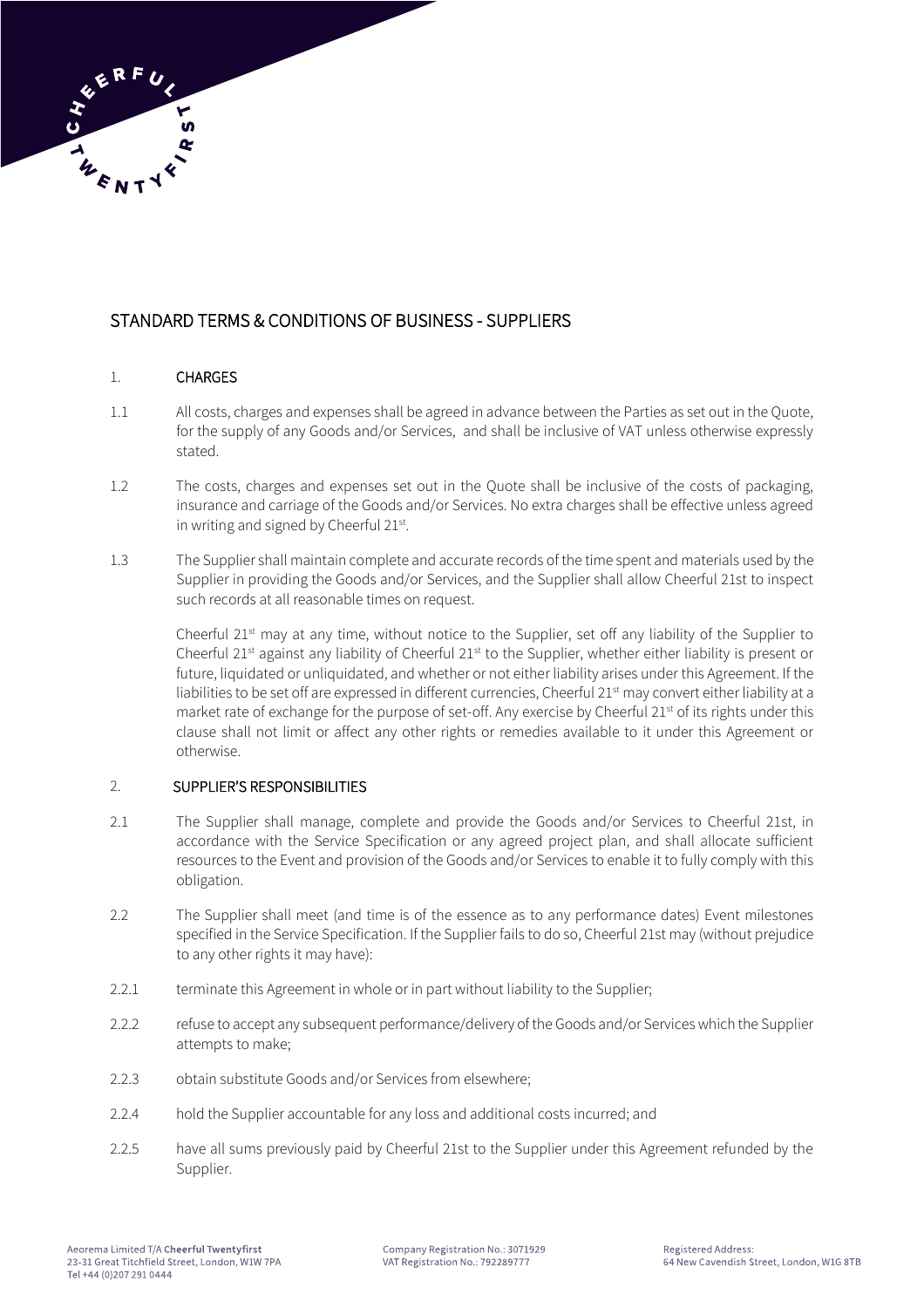

- 2.3 The Supplier shall:
- 2.3.1 co-operate with Cheerful 21st in all matters relating to the Goods and/or Services and the Event and shall ensure that the Supplier and the Supplier's Team use reasonable skill and care in the performance of its obligations under this Agreement.
- 2.3.2 procure the availability of the Key Personnel and the Supplier's Team to provide the Goods and/or Services on such days, and at such times, as Cheerful 21st may require;
- 2.3.3 promptly inform Cheerful 21st of the absence (or anticipated absence) of any Key Personnel or member of the Supplier's Team. If Cheerful 21st requires, the Supplier shall provide a suitably qualified replacement subject always to the prior written approval of Cheerful 21st;
- 2.3.4 not make any changes to the Key Personnel or the Supplier's Team without the prior written approval of Cheerful 21st.
- 2.4 The Supplier shall:
- 2.4.1 notify Cheerful 21st as soon as it becomes aware of any health and safety hazards or issues which arise in relation to the Goods and/or Services; and
- 2.4.2 before the date on which the Goods and/or Services are required, obtain, and at all times maintain, all necessary licences and consents and comply with all relevant legislation in relation to:
- (a) the Goods and/or Services;
- (b) the use of all documents, information and materials provided by the Supplier or its agents, subcontractors, consultants or employees relating to the Goods and/or Services which existed prior to the commencement of this Agreement, including designs and specifications.
- 2.5 The Supplier acknowledges and agrees that Cheerful 21st is entering into this Agreement on the basis of the Service Specification and that the Service Specification is accurate and complete in all material respects, and is not misleading.
- 2.6 The Supplier shall comply with all applicable laws, statutes, regulations and codes and policies of Cheerful 21st relating to anti-bribery and anti-corruption including but not limited to the Bribery Act 2010.
- 2.7 The Supplier shall ensure that any person associated with the Supplier who is providing Goods and/or Services in connection with this Agreement does so only on the basis of a written contract which imposes on and secures from such person terms equivalent to those imposed on the Supplier in this Agreement. The Supplier shall be responsible for the observance and performance by such persons of this Agreement, and shall be directly liable to Cheerful 21st for any breach by such persons of any of the terms of this Agreement.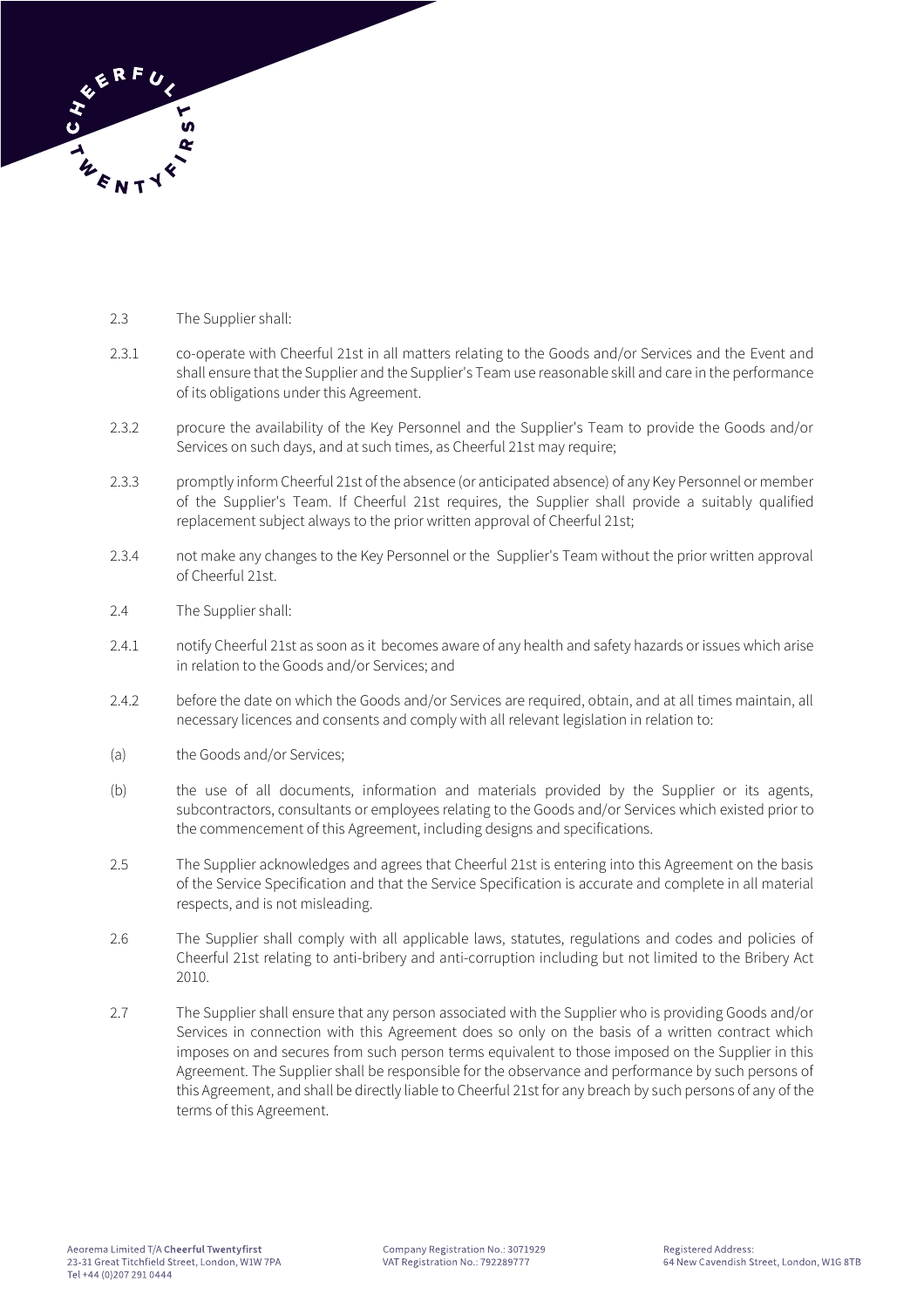

#### 3. QUALITY OF GOODS AND/OR SERVICES

- 3.1 The Supplier represents and warrants to Cheerful 21st that:
- 3.1.1 the Supplier will supply the Goods and perform the Services with reasonable care and skill and in accordance with generally recognised commercial practices and standards in the industry for similar services;
- 3.1.2 the Goods and/or Services will conform with all descriptions and specifications provided to Cheerful 21st by the Supplier, including the relevant Service Specification;
- 3.1.3 the Goods and/or Services are fit for their intended purpose, and are of good construction, suitable and sound material and adequate strength, and have been tested prior to delivery to Cheerful 21st;
- 3.1.4 the Goods and/or Services will be free from defects in design, material and workmanship, and remain so for at least 2 years after delivery to Cheerful 21st;
- 3.1.5 the Goods and/or Services shall not breach or infringe any Intellectual Property Rights (as defined below), or any other right, title, or interest, of any third party;
- 3.1.6 it has all the rights, licences, permits, approvals and clearance of third party rights as required by law, and as are necessary to perform its obligations under this Agreement; and
- 3.1.7 the Goods and/or Services will be provided in accordance with all applicable legislation from time to time in force, and the Supplier will inform Cheerful 21st as soon as it becomes aware of any changes in that legislation.
- 3.2 Cheerful 21st's rights under this Agreement are in addition to the statutory terms implied in favour of Cheerful 21st by the Supply of Goods and/or Services and Services Act 1982 and any other statute. The provisions of this clause 3 shall survive any performance, acceptance or payment pursuant to this Agreement and shall extend to any substituted or remedial services provided by the Supplier.

### 4. CONFIDENTIALITY

- 4.1 The Supplier undertakes to Cheerful 21st of total confidentiality and security all of Cheerful 21st's confidential information, including but not limited to, all presentations, conferences, programmes, speeches, productions, designs, client information, trade secrets, secret or confidential material, operations, processes or dealings concerning the organisation, business, finance transactions or affairs of the Customer ("Confidential Information"), which may come to its knowledge during the delivery of the Goods and Services.
- 4.2 The Supplier shall not use the Confidential Information in any way whatsoever without the prior written consent of Cheerful 21st other than for the delivery of the Goods and/or Services and performance of its obligations under this Agreement.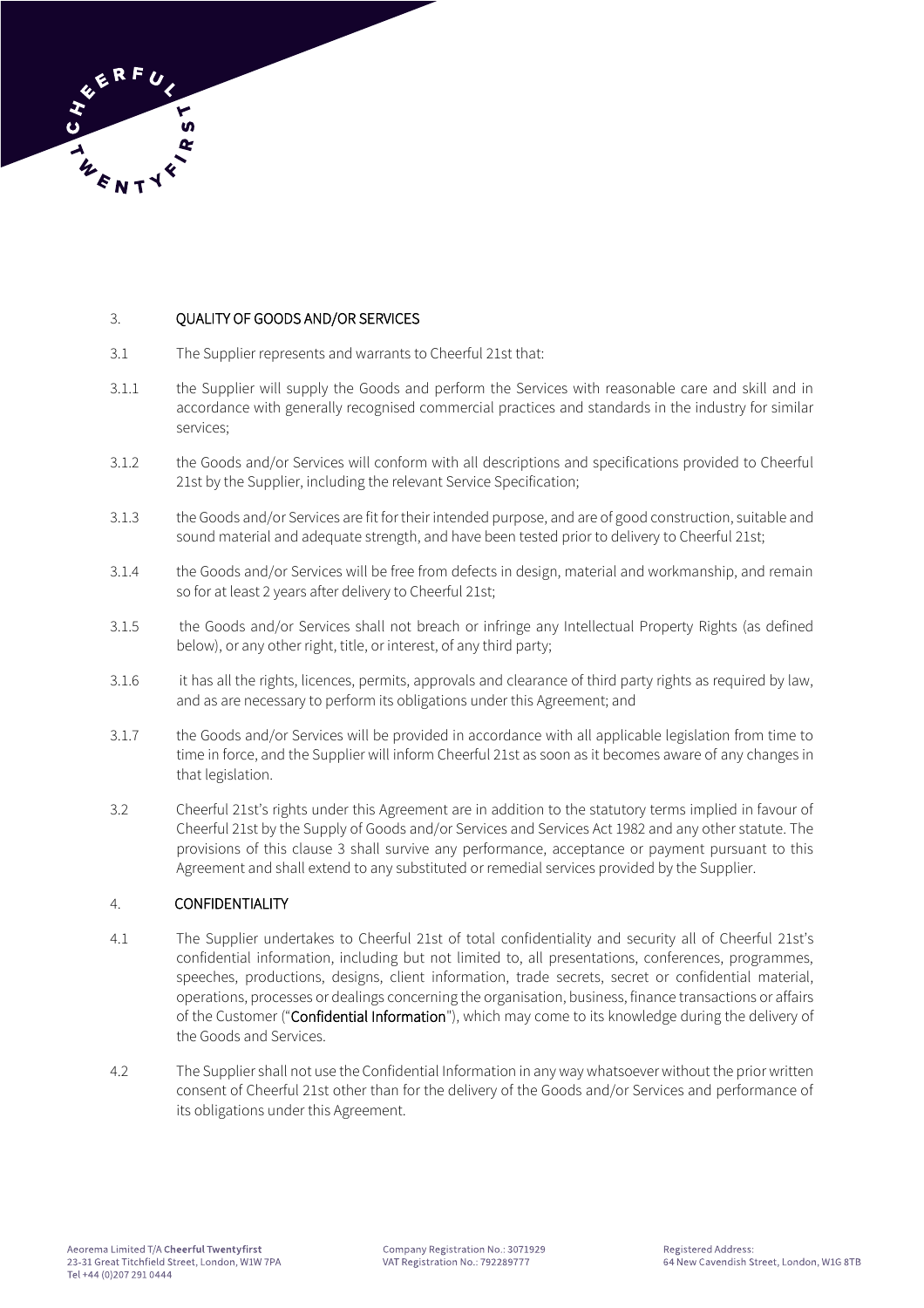

# 5. DATA PROTECTION

"Applicable Laws" means all applicable laws, statutes, regulations and codes from time to time in force.

"Data Protection Legislation" means the UK Data Protection Legislation and any other European Union legislation relating to personal data and all other legislation and regulatory requirements in force from time to time which apply to a party relating to the use of personal data (including, without limitation, the privacy of electronic communications).

- 5.1 Both Parties will comply with all applicable requirements of the Data Protection Legislation. This clause 5 is in addition to, and does not relieve, remove or replace, a Party's obligations or rights under the Data Protection Legislation.
- 5.2 The Parties acknowledge that for the purposes of the Data Protection Legislation, Cheerful 21st is the controller and the Supplier is the processor.
- 5.3 Without prejudice to the generality of clause 5.1, the Supplier shall, in relation to any personal data processed in connection with the performance by the Supplier of its obligations under this Agreement:
- 5.3.1 process such personal data only on the documented written instructions of Cheerful 21st unless the Supplier is required by Applicable Laws to otherwise process that personal data.
- 5.3.2 ensure that it has in place appropriate technical and organisational measures, reviewed and approved by Cheerful 21st to protect against unauthorised or unlawful processing of personal data and against accidental loss or destruction of, or damage to, personal data, appropriate to the harm that might result from the unauthorised or unlawful processing or accidental loss, destruction or damage and the nature of the data to be protected, having regard to the state of technological development and the cost of implementing any measures (those measures may include, where appropriate, pseudonymising and encrypting personal data, ensuring confidentiality, integrity, availability and resilience of its systems and services, ensuring that availability of and access to personal data can be restored in a timely manner after an incident, and regularly assessing and evaluating the effectiveness of the technical and organisational measures adopted by it);
- 5.3.3 ensure that all personnel who have access to and/or process personal data are obliged to keep the personal data confidential; and
- 5.3.4 assist Cheerful 21st in responding to any request from a data subject and in ensuring compliance with its obligations under the Data Protection Legislation with respect to security, breach notifications, impact assessments and consultations with supervisory authorities or regulators;
- 5.3.5 notify Cheerful 21st without undue delay on becoming aware of a personal data breach;
- 5.3.6 at the written direction of Cheerful 21st delete or return personal data and copies thereof to Cheerful 21st on termination of the Agreement unless required by Applicable Law to store the personal data;
- 5.3.7 maintain complete and accurate records and information to demonstrate its compliance with this clause 5 and immediately inform Cheerful 21st if, in the opinion of the Supplier, an instruction infringes the Data Protection Legislation; and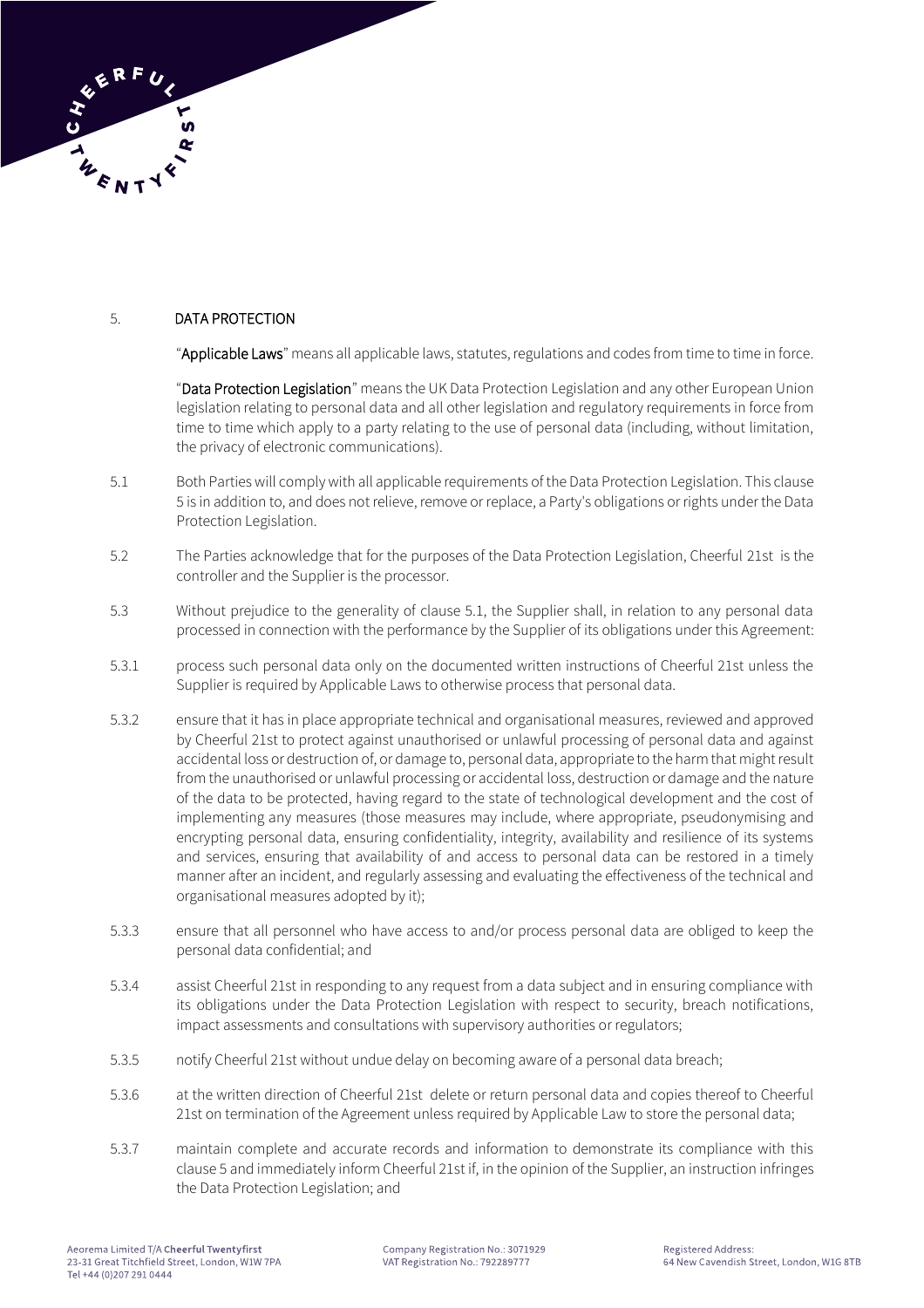

5.3.8 indemnify Cheerful 21st against any loss or damage suffered by Cheerful 21st in relation to any breach by the Supplier of its obligations under this clause 5.

### 6. CUSTOMER MATERIAL & INTELLECTUAL PROPERTY

"**Cheerful 21<sup>st</sup> Materials**" means all documents, information, items and materials in any form (whether owned by Cheerful 21st or a third party), which are provided by Cheerful 21st to the Supplier in connection with the provisions of the Goods and/or Services.

"Intellectual Property Rights" means all intellectual property rights, howsoever arising and in whatever media, whether or not registered or capable of registration, including copyright, database rights, knowhow, patents, trademarks, service marks, trade names, goodwill, design rights, moral rights, business names, domain names and other similar rights, and any applications for the protection or registration of these rights, all renewals and extensions of such rights throughout the world, and all similar or equivalent rights, or forms of protection, which subsist now, or in the future, in any part of the world.

- 6.1 In relation to Client Materials:
- 6.1.1 Cheerful 21st and its licensors shall retain ownership of all Intellectual Property Rights in Cheerful 21st Materials; and
- 6.1.2 Cheerful 21st grants to the Supplier a fully paid-up, non-exclusive, royalty-free, non-transferable licence to copy and modify Cheerful 21st Materials for the term of this Agreement for the sole purpose of providing the Services to Cheerful 21st.
- 6.2 In relation to the Goods and/or Services:
- 6.2.1 the Supplier assigns to Cheerful 21st, with full title guarantee and free from all third party rights, all Intellectual Property Rights in the Goods and/or Services;
- 6.2.2 the Supplier shall obtain waivers of all moral rights in the Goods and/or Services to which any individual is now or may be at any future time entitled under Chapter IV of Part I of the Copyright Designs and Patents Act 1988 or any similar provisions of law in any jurisdiction; and
- 6.2.3 the Supplier shall, promptly at Cheerful 21st 's request, do (or procure to be done) all such further acts and things and the execution of all such other documents as Cheerful 21st may from time to time require for the purpose of securing for Cheerful 21st all right, title and interest in and to the Intellectual Property Rights assigned to Cheerful 21st in accordance with clause 6.2.1.
- 6.3 The Supplier:
- 6.3.1 warrants that the receipt, use and onward supply of the Services and the Goods (excluding Cheerful 21st Materials) by Cheerful 21st and its permitted sub-licensees shall not infringe the rights, including any Intellectual Property Rights, of any third party; and
- 6.3.2 shall indemnify Cheerful 21st in full against all liabilities, costs, expenses, damages and losses (including but not limited to any direct, indirect or consequential losses, loss of profit, loss of reputation and all interest, penalties and legal costs (calculated on a full indemnity basis) and all other professional costs and expenses) suffered or incurred by Cheerful 21st arising out of, or in connection with, the receipt, use or supply of the Services and the Goods (excluding Cheerful 21st Materials).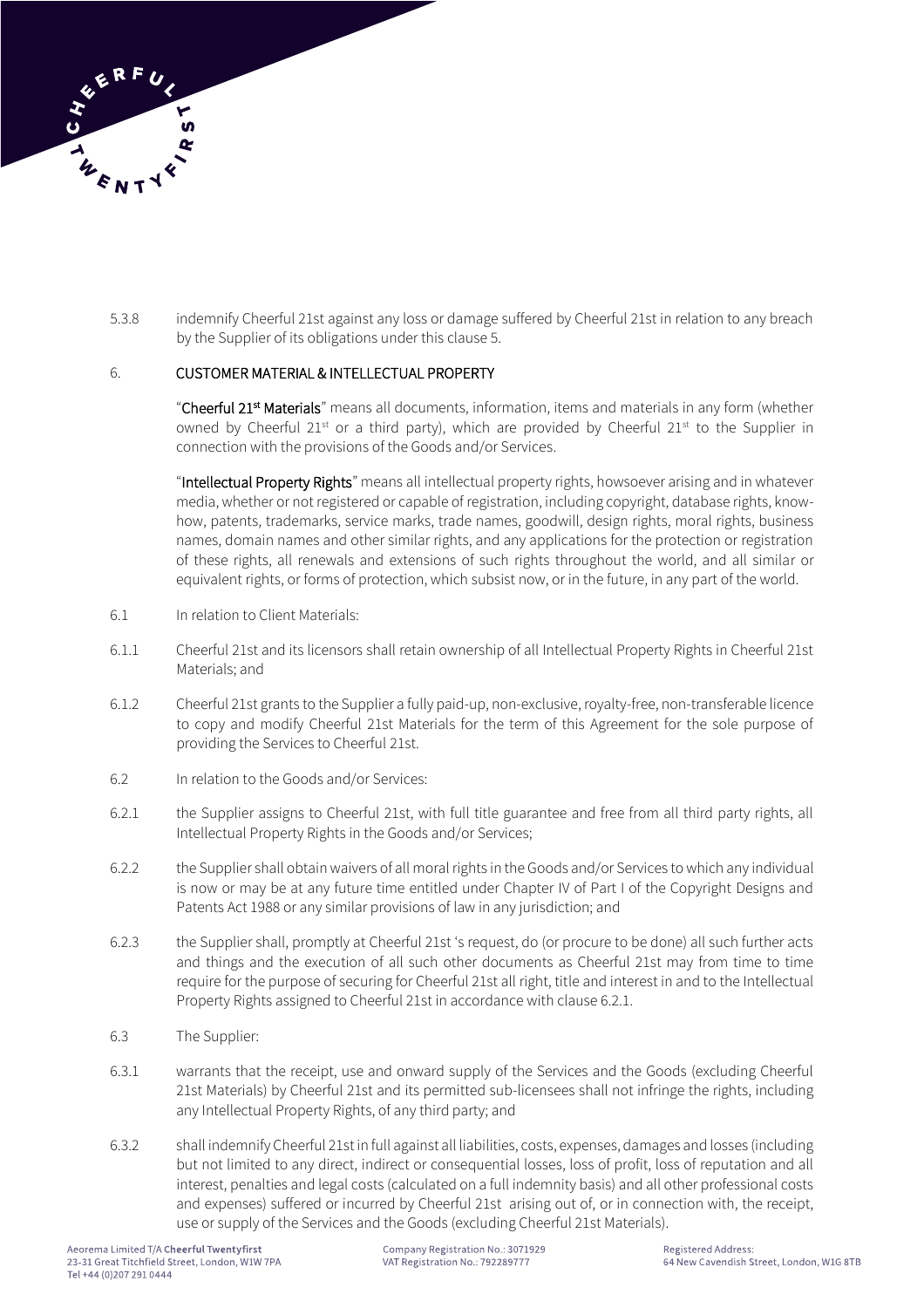# 7. FORCE MAJEURE

In this paragraph, "Force Majeure Event" means any acts, events, omissions or accidents beyond a party's reasonable control, including without limitation, acts of God, flood, fire, earthquake, hurricane, tornado, storm, extreme temperatures, epidemics or pandemics (whether or not declared by the World Health Organisation) or other similar catastrophes, and other major weather conditions, server crashes, virus attacks on equipment, tempest, accident, sabotage, insurrection, civil disturbance or requisition, acts, restrictions, regulations, byelaws, prohibitions or measures of any kind on the part of any governmental, parliamentary or local authority, damage, bad weather, software power or equipment failure, explosion, threat of war, acts of war or terrorism, riots and strikes, lockouts or other industrial disputes not involving the personnel of the affected party.

- 7.1 Neither party will be deemed to be in breach of this Agreement, or otherwise liable to the other party, for any delay in performance, or any failure to perform any obligations under this Agreement (and the time for performance shall be extended accordingly), if, and to the extent that, the delay or failure is caused by a Force Majeure Event, provided that the party whose performance is affected ("Affected Party") has complied with clause 7.2.
- 7.2 The Affected Party shall: (i) promptly notify the other party in writing of the nature and extent of the circumstances giving rise to the Force Majeure Event, the likely or potential duration of the Force Majeure Event, and the effect of the Force Majeure Event on its ability to perform its obligations; and (ii) use all reasonable endeavours to avoid and mitigate the effects of the Force Majeure Event. Notwithstanding the generality of the foregoing, each party shall use all reasonable endeavours to continue to perform its obligations under this Agreement for the duration of any Force Majeure Event.
- 7.3 If the relevant Force Majeure Event prevents, hinders or delays the Affected Party from performing its obligations for a continuous or aggregate period in excess of ten (10) days, the non-affected party may immediately terminate this Agreement upon written notice to the other party.

### 8. LIABILITY

- 8.1 The Supplier shall indemnify Cheerful 21st against all liabilities, costs, expenses, damages and losses (including but not limited to any direct, indirect or consequential losses, loss of profit, loss of reputation and all interest, penalties and legal costs (calculated on a full indemnity basis) and all other [reasonable] professional costs and expenses) suffered or incurred by Cheerful 21st arising out of or in connection with:
- 8.1.1 use or supply of the Goods and/or Services (excluding Cheerful 21st Materials);
- 8.1.2 any claim made against Cheerful 21st by a third party for personal injury or damage to property arising out of, or in connection with, defects in the Goods and/or Services; and
- 8.1.3 any claim made against Cheerful 21st by a third party arising out of or in connection with the supply of the Goods and/or Services, as delivered, or the Services.
- 8.2 This clause 8 shall survive termination of this Agreement.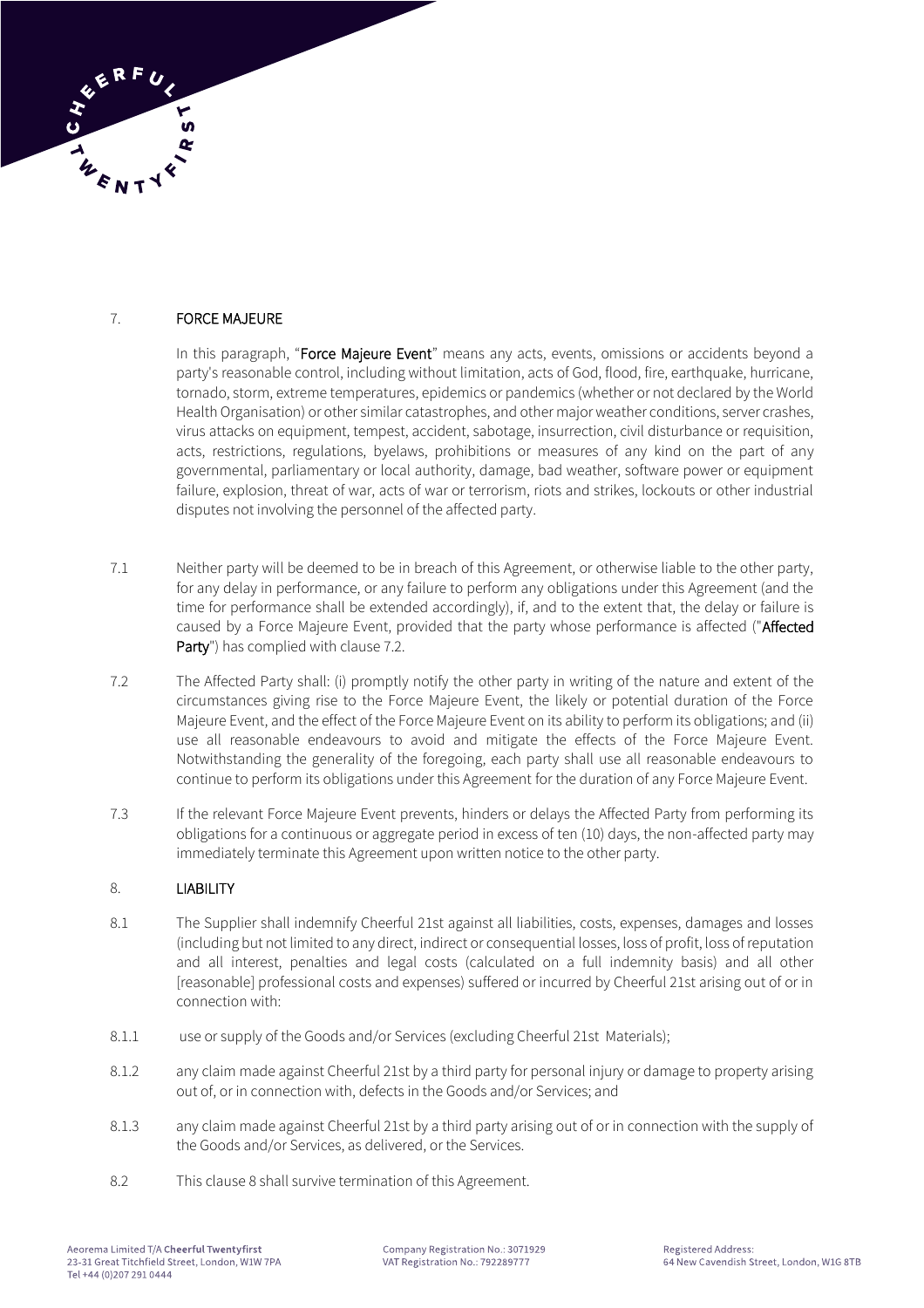

### 9. CANCELLATION AND TERMINATION

- 9.1 This Agreement shall terminate automatically on completion of the project following provision of the Goods and/or Services in accordance with the Service Specification or any agreed project plan.
- 9.2 Cheerful 21st may terminate this Agreement with immediate effect by giving written notice to the Supplier if:
- 9.2.1 there is a change of control of the Supplier; or
- 9.2.2 the Supplier's financial position deteriorates to such an extent that in the Client's opinion the Supplier's capability to adequately fulfil its obligations under this Agreement has been placed in jeopardy;
- 9.2.3 the Supplier fails to perform its obligations under the terms of this Agreement or at a standard which, in the opinion of the Client, falls below satisfactory quality;
- 9.2.4 the Supplier commits a breach of this Agreement or persistent breaches of this Agreement; or
- 9.2.5 the Supplier acts in any way that is prejudicial to Cheerful 21st and its business;
- 9.2.6 a conflict of interest arises between the Supplier and Cheerful 21st.
- 9.3 Cheerful 21st may terminate this Agreement for convenience at any time on giving no less than 14 days prior written notice to the Supplier.
- 9.4 Following termination of this Agreement, for whatever reason, Cheerful 21st shall have no liability to the Supplier.
- 9.5 If the Event is cancelled or Cheerful 21st is no longer required or able to fulfil certain obligations relating to the Event, Cheerful 21st may cancel this Agreement and the Supplier shall only be entitled to invoice Cheerful 21st for fees and expenses incurred up until the date on which Cheerful 21st notifies the Supplier of its intention to cancel this Agreement. If any Services are not supplied in accordance with, or the Supplier fails to comply with, any terms of this Agreement, Cheerful 21st shall be entitled (without prejudice to any other right or remedy) to exercise any one or more of the following rights or remedies:
- 9.5.1 to rescind this agreement; or
- 9.5.2 to refuse to accept the provision of any further Services by the Supplier and to require the immediate repayment by the Supplier of all sums previously paid by Cheerful 21st to the Supplier under this Agreement; or
- 9.5.3 to require the Supplier, without charge to Cheerful  $21<sup>st</sup>$ , to carry out such additional work as is necessary to correct the Supplier's failure; and
- 9.5.4 in any case, to claim such damages as it may have sustained in connection with the Supplier's breach (or breaches) of this Agreement not otherwise covered by the provisions of this clause 9.
- 9.6 Without prejudice to any other rights or remedies which the parties may have, either party may terminate this Agreement immediately on giving written notice to the other if: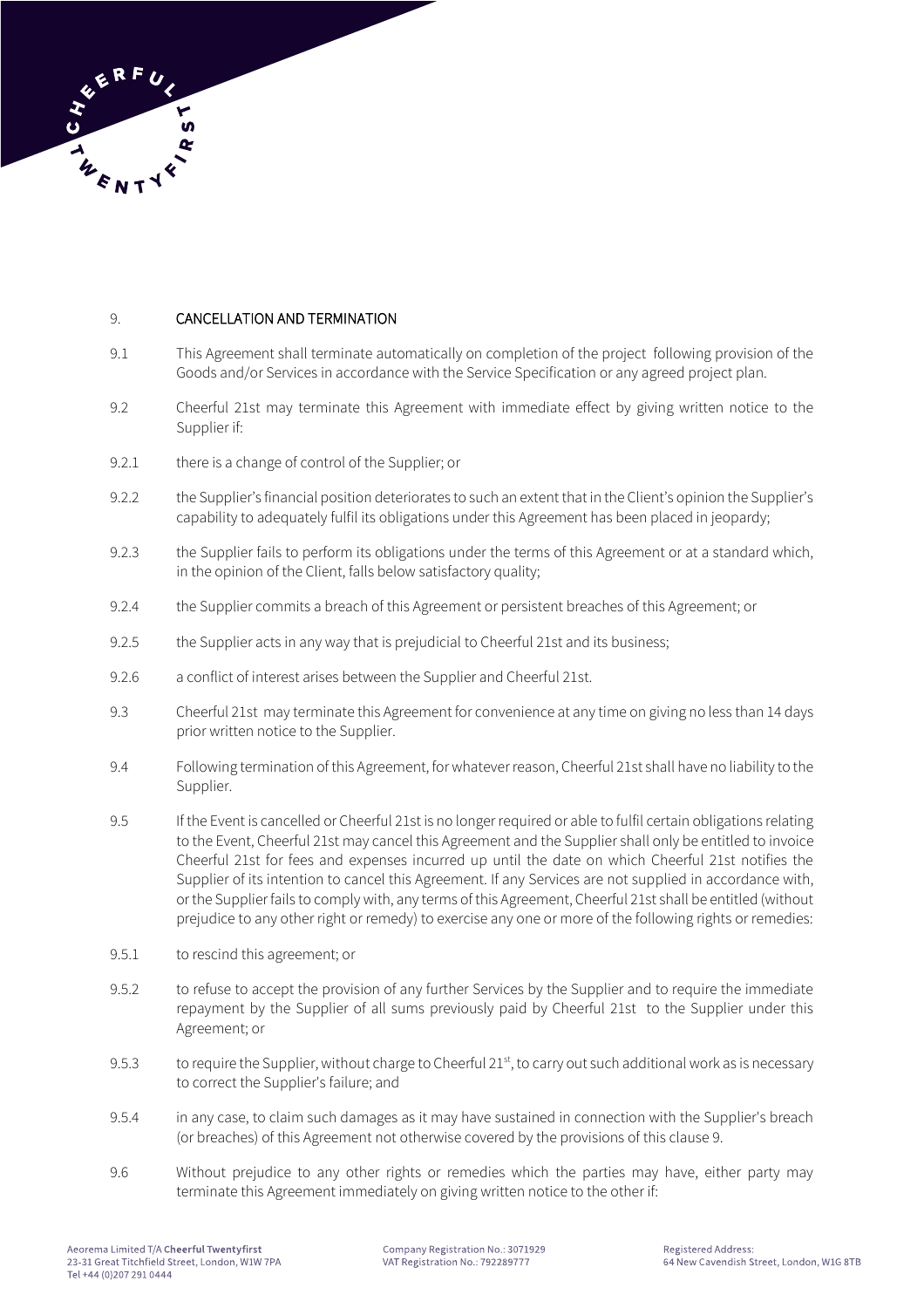

- 9.6.1 the other party suspends, or threatens to suspend, payment of its debts, is unable to pay its debts as they fall due, admits inability to pay its debts or is deemed unable to pay its debts within the meaning of section 123 of the Insolvency Act 1986;
- 9.6.2 the other party commences negotiations with all, or any class of, its creditors with a view to rescheduling any of its debts, or makes a proposal for, or enters into any compromise or arrangement with, its creditors; or
- 9.6.3 a petition is filed, a notice is given, a resolution is passed, or an order is made, for or on connection with the winding up of that other party; or an application is made to court, or an order is made, for the appointment of an administrator, a notice of intention to appoint an administrator is given, or an administrator is appointed over the other party; or
- 9.6.4 a person becomes entitled to appoint a receiver or administrative receiver over the assets of the other party, or a receiver or administrative receiver is appointed over the assets of the other party; or
- 9.6.5 the other party suspends or ceases, or threatens to suspend or cease, to carry on all or a substantial part of its business.
- 9.7 On termination of this Agreement for any reason, the Supplier shall immediately deliver to Cheerful 21st:
- 9.7.1 all Cheerful 21<sup>st</sup> Materials and all copies of information and data provided by Cheerful 21<sup>st</sup> to the Supplier for the purposes of this Agreement. The Supplier shall certify to Cheerful  $21<sup>st</sup>$  that it has not retained any copies of Cheerful 21<sup>st</sup> Materials or other information or data, except for one copy which the Supplier may use for audit purposes only and subject to the confidentiality obligations set out in this Agreement; and
- 9.7.2 all specifications, programs (including source codes) and other documentation comprised in any deliverables and existing at the date of such termination, whether or not then complete. All Intellectual Property Rights in such materials shall automatically pass to Cheerful 21<sup>st</sup> (to the extent that they have not already done so by virtue of the provisions of this Agreement), who shall be entitled to enter the premises of the Supplier to take possession of them.
- 9.8 If the Supplier fails to fulfil its obligations under the foregoing sub-clause, then Cheerful 21st may enter the Supplier's premises and take possession of any items which should have been returned under it. Until they have been returned or repossessed, the Supplier shall be solely responsible for their safe keeping.
- 9.9 On termination of this Agreement (however arising) the accrued rights and liabilities of the parties as at termination, and clauses capable or intended to survive termination, shall survive and continue in full force and effect.

### 10. WAIVER

The waiver or non-enforcement by Cheerful 21<sup>st</sup> of any breach or non-observance of these conditions shall not prevent the subsequent enforcement of these conditions in full and shall not be deemed a waiver of any subsequent breach.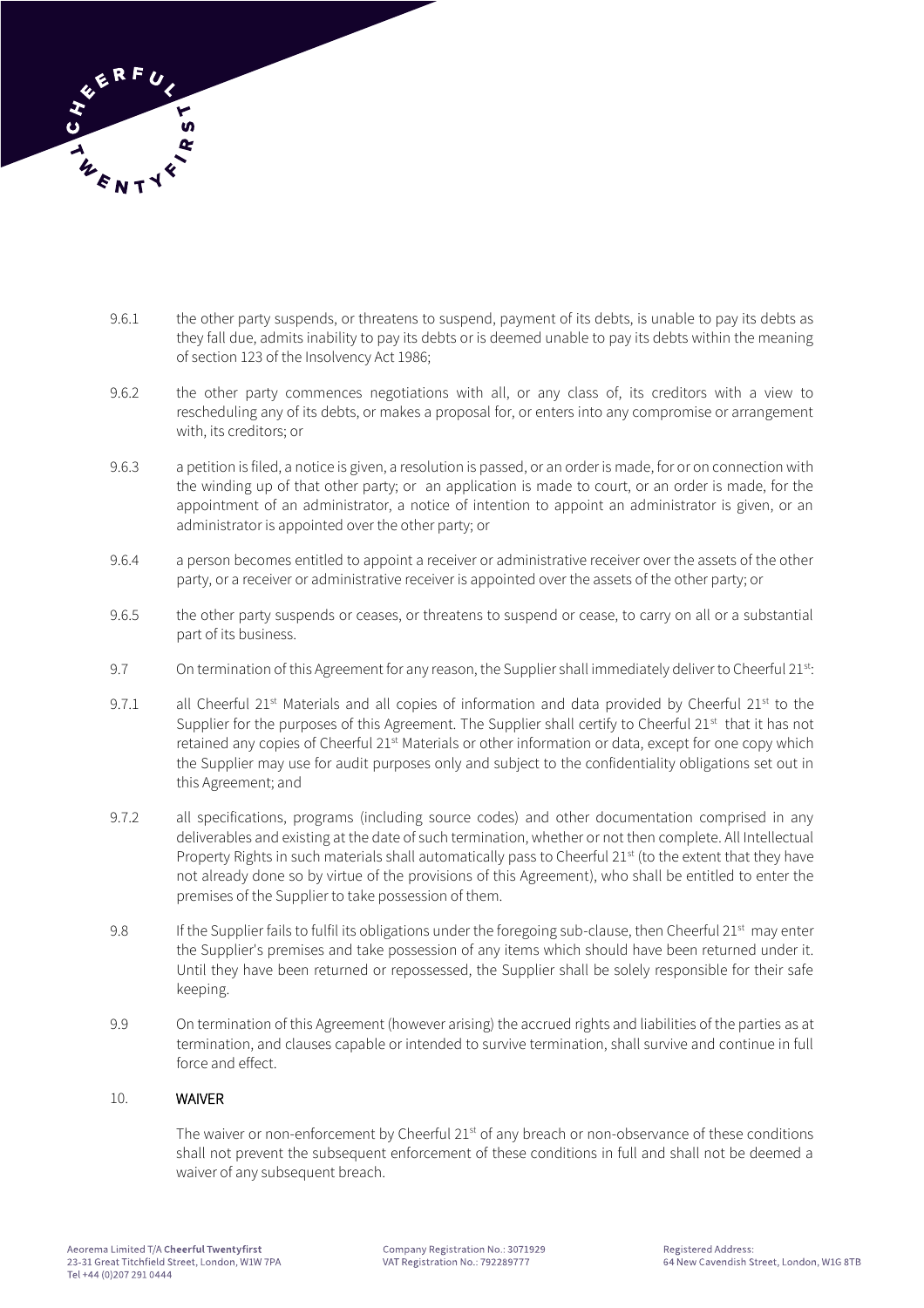# 11. VARIATION

No variation of this Agreement shall be effective unless it is in writing and signed by or on behalf of the Parties.

# 12. ASSIGNMENT

- 12.1 The Supplier shall not assign, transfer, mortgage, charge, subcontract, delegate, declare a trust over or deal in any other manner with any of its rights and obligations under this Agreement without the prior written consent of Cheerful 21st.
- 12.2 Cheerful 21st may at any time assign, mortgage, charge, subcontract, delegate, declare a trust over or deal in any other manner with all or any of its rights and obligations under this Agreement.

# 13. INSURANCE

- 13.1 During the term of this Agreement and for a period of six (6) years thereafter, the Supplier shall maintain in force, with a reputable insurance company, the following insurance:
- 13.1.1 professional indemnity insurance and errors and omissions insurance with an adequate indemnity limit, which shall not be less than three million pounds (£3,000,000) per occurrence and one million pounds (£1,000,000) in aggregate;
- 13.1.2 product liability insurance of three million pounds (£3,000,000);
- 13.1.3 public liability insurance with an adequate limit, which shall not be less than three million pounds (£3,000,000); and
- 13.1.4 employer's liability cover of five million pounds (£5,000,000).
- 13.2 The minimum insurance levels specified in this clause 13 are not a limitation on the Supplier's liability.

### 14. SEVERANCE

If any provision or part-provision of this Agreement is or becomes invalid, illegal or unenforceable, it shall be deemed deleted, but that shall not affect the validity and enforceability of the rest of this Agreement.